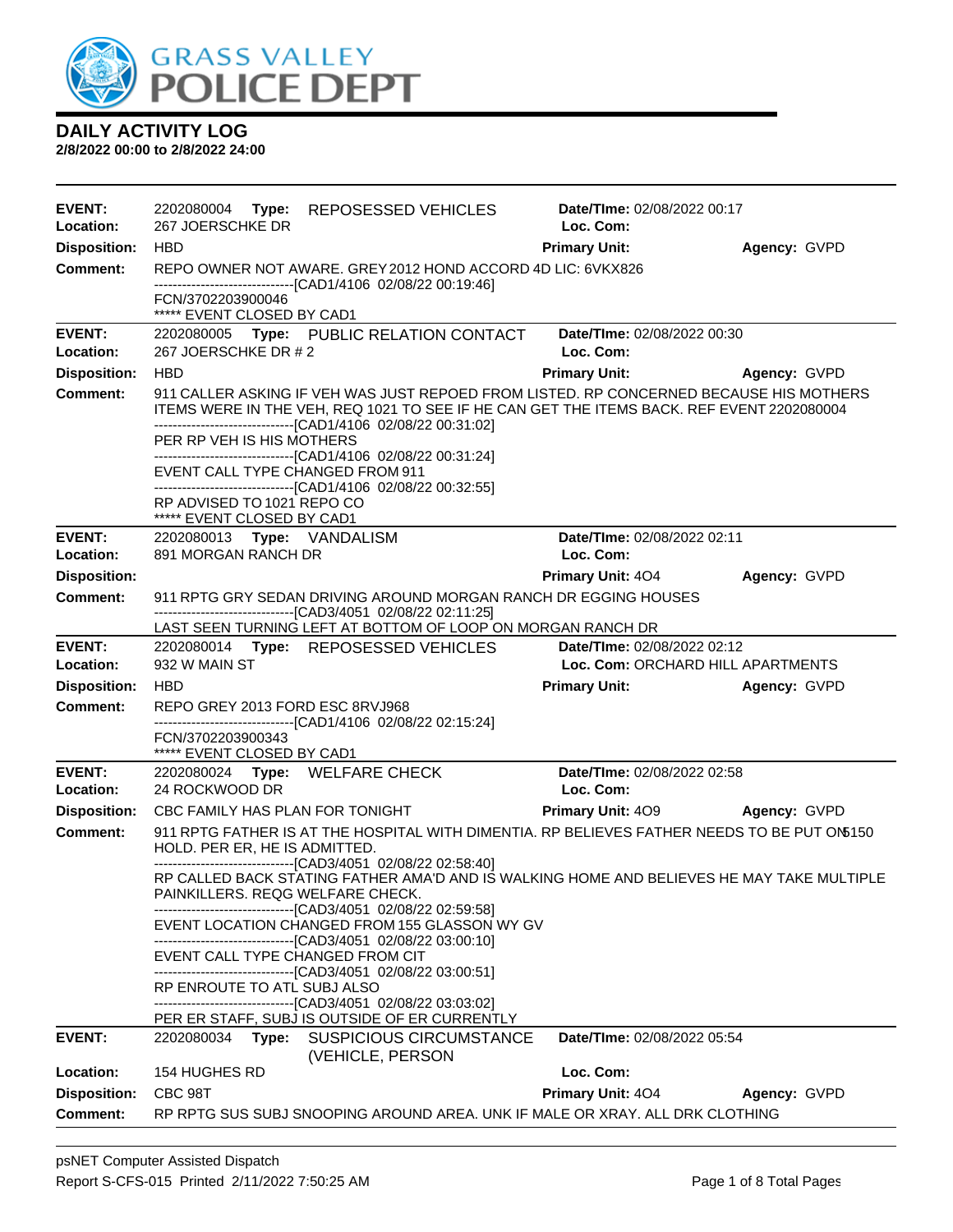

| <b>EVENT:</b>                          | 2202080038                                                                                                                | Type: | <b>COMMUNITY POLICING</b><br><b>ACTION</b>                                                                                                                                                                                                                               | Date/TIme: 02/08/2022 07:44 |                                        |
|----------------------------------------|---------------------------------------------------------------------------------------------------------------------------|-------|--------------------------------------------------------------------------------------------------------------------------------------------------------------------------------------------------------------------------------------------------------------------------|-----------------------------|----------------------------------------|
| <b>Disposition:</b><br><b>Comment:</b> | <b>CBC</b>                                                                                                                |       |                                                                                                                                                                                                                                                                          | <b>Primary Unit: 402</b>    | Agency: GVPD                           |
| <b>EVENT:</b>                          | 2202080039                                                                                                                | Type: | <b>COMMUNITY POLICING</b><br><b>ACTION</b>                                                                                                                                                                                                                               | Date/TIme: 02/08/2022 08:02 |                                        |
| Location:                              | 660 MINNIE ST.                                                                                                            |       |                                                                                                                                                                                                                                                                          | Loc. Com:                   |                                        |
| <b>Disposition:</b>                    | <b>CBC</b>                                                                                                                |       |                                                                                                                                                                                                                                                                          | Primary Unit: 402           | Agency: GVPD                           |
| <b>Comment:</b>                        | GRAFFITI REMOVAL FROM DISC GOLF MEN'S RESTROOM, ALSO COLLECTED FOR DESTRUCTION 2 CHAIRS<br>FROM GOLF COURSE PICKNICK AREA |       |                                                                                                                                                                                                                                                                          |                             |                                        |
| <b>EVENT:</b>                          |                                                                                                                           |       | 2202080040 Type: 911 UNKNOWN<br>(HANGUPS, ABAN'S)                                                                                                                                                                                                                        | Date/TIme: 02/08/2022 08:07 |                                        |
| Location:                              | 280 SIERRA COLLEGE DR # 120                                                                                               |       |                                                                                                                                                                                                                                                                          |                             | Loc. Com: DIGNITY HEALTH MEDICAL GROUP |
| <b>Disposition:</b>                    | HBD LOG PER 4015                                                                                                          |       |                                                                                                                                                                                                                                                                          | <b>Primary Unit:</b>        | Agency: GVPD                           |
| <b>Comment:</b>                        | 911 ABAN                                                                                                                  |       |                                                                                                                                                                                                                                                                          |                             |                                        |
|                                        | <b>RINGS ONLY ON CB</b>                                                                                                   |       | -------------------------------[CAD1/4074_02/08/22_08:09:18]<br>***** EVENT CLOSED BY CAD2 WITH COMMENT-LOG PER 4015                                                                                                                                                     |                             |                                        |
| <b>EVENT:</b>                          | 2202080046                                                                                                                |       | Type: COMMUNITY POLICING                                                                                                                                                                                                                                                 | Date/TIme: 02/08/2022 09:00 |                                        |
|                                        |                                                                                                                           |       | <b>ACTION</b>                                                                                                                                                                                                                                                            |                             |                                        |
| Location:                              | NEAL ST@S. AUBURN ST.                                                                                                     |       |                                                                                                                                                                                                                                                                          | Loc. Com:                   |                                        |
| <b>Disposition:</b>                    | <b>CBC</b>                                                                                                                |       |                                                                                                                                                                                                                                                                          | Primary Unit: 402           | Agency: GVPD                           |
| <b>Comment:</b>                        |                                                                                                                           |       | PIONEER VILLAGE MUNI PARKING LOT, GRAFFITI REMOVAL FROM SIGN.                                                                                                                                                                                                            |                             |                                        |
| <b>EVENT:</b>                          | 2202080048                                                                                                                | Type: | <b>COMMUNITY POLICING</b><br><b>ACTION</b>                                                                                                                                                                                                                               | Date/TIme: 02/08/2022 09:04 |                                        |
| Location:                              | 129 S AUBURN ST                                                                                                           |       |                                                                                                                                                                                                                                                                          | Loc. Com:                   |                                        |
| <b>Disposition:</b>                    | <b>CBC</b>                                                                                                                |       |                                                                                                                                                                                                                                                                          | Primary Unit: 402           | Agency: GVPD                           |
| <b>Comment:</b>                        |                                                                                                                           |       | GRAFFITI REMOVAL, RE CASE G2102972                                                                                                                                                                                                                                       |                             |                                        |
| <b>EVENT:</b>                          | 2202080049                                                                                                                |       | Type: CITIZEN ASSIST (CIVIL<br>STANDBY'S, LOCKOUT                                                                                                                                                                                                                        | Date/TIme: 02/08/2022 09:09 |                                        |
| Location:                              | 435 HENDERSON ST # 2                                                                                                      |       |                                                                                                                                                                                                                                                                          | Loc. Com:                   |                                        |
| <b>Disposition:</b>                    |                                                                                                                           |       | CBC ENDING BACK AT SSHS 122045                                                                                                                                                                                                                                           | Primary Unit: 403           | Agency: GVPD                           |
| <b>Comment:</b>                        |                                                                                                                           |       | 1148 FROM SILVER SPRINGS HIGH SCHOOL (BEG 122027) FOR CIVIL STANDBY.<br>-------------------------------[CAD2/4116 02/08/22 09:16:30]                                                                                                                                     |                             |                                        |
|                                        |                                                                                                                           |       | EVENT LOCATION CHANGED FROM 435 HENDERSON ST APT2<br>-------------------------------[4O3/MDT 02/08/22 10:23]                                                                                                                                                             |                             |                                        |
|                                        | 1148 BACK TO SSHS. 122028                                                                                                 |       | ----------------------------[4O3/MDT 02/08/22 10:26]                                                                                                                                                                                                                     |                             |                                        |
|                                        |                                                                                                                           |       | EN ROUTE TO 11858 TAMMY WY FOR 1148                                                                                                                                                                                                                                      |                             |                                        |
|                                        | 97 - ENDING 122037                                                                                                        |       | -------------------------------[4O3/MDT 02/08/22 10:58]                                                                                                                                                                                                                  |                             |                                        |
| <b>EVENT:</b>                          | 2202080050 <b>Type:</b>                                                                                                   |       | <b>IDENTITY THEFT</b>                                                                                                                                                                                                                                                    | Date/TIme: 02/08/2022 09:10 |                                        |
| Location:                              | 334 MILL ST # B                                                                                                           |       |                                                                                                                                                                                                                                                                          | Loc. Com:                   |                                        |
| <b>Disposition:</b>                    | <b>CBC</b>                                                                                                                |       |                                                                                                                                                                                                                                                                          | Primary Unit: 4021          | Agency: GVPD                           |
| Comment:                               | REQG 1021 FOR RPT                                                                                                         |       |                                                                                                                                                                                                                                                                          |                             |                                        |
|                                        |                                                                                                                           |       | ------------------------------[4O21/MDT 02/08/22 09:25]<br>RP CALLED TO ADVISED HE WAS NOTIFIED BY HIS BANK THAT AN UNKNOWN SUSPECT ATTEMPTED TO<br>OPEN AN ACCOUNT WITH HIS INFORMATION. RP CALLED FOR DOCUMENTATION. RP WAS ADVISED TO<br>REPORT TO THE CREDIT BUREAU. |                             |                                        |
| <b>EVENT:</b>                          | 2202080051                                                                                                                | Type: | <b>WELFARE CHECK</b>                                                                                                                                                                                                                                                     | Date/TIme: 02/08/2022 09:19 |                                        |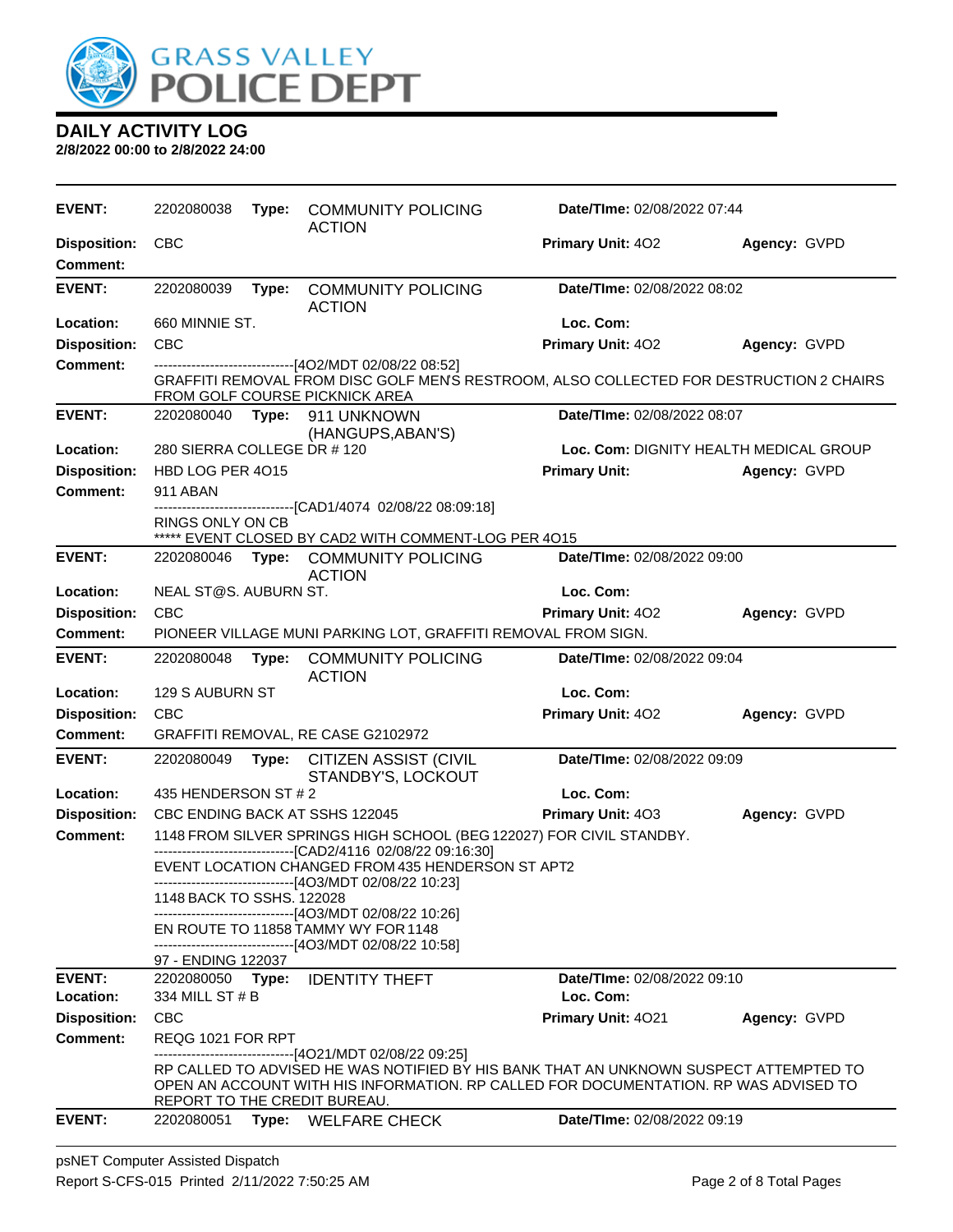

| Location:                  | 399 SUTTON WY                                     |                                                                                                                                                                                                                                                                          | Loc. Com: SUTTON CINEMAS                                     |              |
|----------------------------|---------------------------------------------------|--------------------------------------------------------------------------------------------------------------------------------------------------------------------------------------------------------------------------------------------------------------------------|--------------------------------------------------------------|--------------|
| <b>Disposition:</b>        | <b>UTL</b>                                        |                                                                                                                                                                                                                                                                          | Primary Unit: 405                                            | Agency: GVPD |
| <b>Comment:</b>            |                                                   | RP RPTG HER DAUGHTER IS 11550 TALKING ABOUT A MURDER AND CRYING. RP THINKS HER DAUGHTER IS<br>HAVING MH PROBLEM. RP REQ SHE BE EVALUATED.<br>------------------------------[CAD3/3980 02/08/22 09:25:40]<br>ADD CALLER RPTG THE SAME, STATING SHE IS MAKING THEFT CLAIMS |                                                              |              |
| <b>EVENT:</b>              | 2202080054 Type: TRESPASS                         |                                                                                                                                                                                                                                                                          | Date/TIme: 02/08/2022 09:24                                  |              |
| Location:                  | 175 JOERSCHKE DR                                  |                                                                                                                                                                                                                                                                          | Loc. Com: GOLD COUNTRY AUTO BETWEEN<br><b>REED LOCKSMITH</b> |              |
| <b>Disposition:</b>        | <b>TIME BEING</b>                                 | CBC PARTY HAS PERMISSION TO BE ON LAND FOR                                                                                                                                                                                                                               | <b>Primary Unit: 4R6</b>                                     | Agency: GVPD |
| <b>Comment:</b>            |                                                   | RP RPTG 2 SUBJS CAMPING ON THE HILLSIDE, REQG THEY MOVE ALONG                                                                                                                                                                                                            |                                                              |              |
| <b>EVENT:</b>              | 2202080064                                        | Type: COMMUNITY POLICING<br><b>ACTION</b>                                                                                                                                                                                                                                | Date/TIme: 02/08/2022 10:16                                  |              |
| <b>Disposition:</b>        | <b>CBC</b>                                        |                                                                                                                                                                                                                                                                          | Primary Unit: 402                                            | Agency: GVPD |
| <b>Comment:</b>            |                                                   |                                                                                                                                                                                                                                                                          |                                                              |              |
| <b>EVENT:</b>              | 2202080066<br>Type:                               | <b>TRESPASS</b>                                                                                                                                                                                                                                                          | Date/TIme: 02/08/2022 10:25                                  |              |
| Location:                  | 200 DORSEY DR #42                                 |                                                                                                                                                                                                                                                                          | Loc. Com: SPRINGHILL GARDEN APARTMENTS                       |              |
| <b>Disposition:</b>        | <b>CBC</b>                                        |                                                                                                                                                                                                                                                                          | <b>Primary Unit: 4021</b>                                    | Agency: GVPD |
| <b>Comment:</b>            | <b>REQG 1021</b>                                  | RP RPTG EVICTED TENANT IS STILL IN THE P LOT BLOCKING PARKING SPACES WITH THEIR MOTORHOME.                                                                                                                                                                               |                                                              |              |
|                            |                                                   | -------------------------------[4O21/MDT 02/08/22 10:44]<br>RP STATED MH IS NOT OCCUPIED JUST BLOCKING PARKING SPOTS. NO BLOCKING ENTRANCE OF<br>ROADWAYS. CIVIL ISSUE AND ADVISED PRIVATE PROPERTY TOW. CBC                                                             |                                                              |              |
| <b>EVENT:</b>              | 2202080074 Type: SUBJECT STOP                     |                                                                                                                                                                                                                                                                          | Date/TIme: 02/08/2022 11:01                                  |              |
| Location:                  | <b>13396 RIDGE RD</b>                             |                                                                                                                                                                                                                                                                          | Loc. Com: A TO Z SUPPLY 530 273 6608                         |              |
| <b>Disposition:</b>        | <b>CBC</b>                                        |                                                                                                                                                                                                                                                                          | Primary Unit: 4D10                                           | Agency: GVPD |
| <b>Comment:</b>            | OW <sub>1</sub>                                   |                                                                                                                                                                                                                                                                          |                                                              |              |
|                            | EVENT LOCATION CHANGED FROM A TO Z                | -------------------------------[CAD1/4074 02/08/22 11:01:29]                                                                                                                                                                                                             |                                                              |              |
| <b>EVENT:</b>              | 2202080079<br>Type:                               | ANIMALS (ABUSE, LOOSE,<br>FOUND, INJURED)                                                                                                                                                                                                                                | Date/TIme: 02/08/2022 11:08                                  |              |
| Location:                  | 107 CYPRESS HILL DR                               |                                                                                                                                                                                                                                                                          | Loc. Com:                                                    |              |
| <b>Disposition:</b>        | <b>RPT</b>                                        |                                                                                                                                                                                                                                                                          | Primary Unit: 4Z32                                           | Agency: GVPD |
| Case No:                   | G2200338                                          |                                                                                                                                                                                                                                                                          |                                                              |              |
| <b>Comment:</b>            |                                                   | ------------------------[CAD2/4116_02/08/22 11:08:52]                                                                                                                                                                                                                    |                                                              |              |
|                            |                                                   | EVENT LOCATION CHANGED FROM 107 CYPRESS HILL<br>-------------------------------[CAD2/4116 02/08/22 11:37:03]                                                                                                                                                             |                                                              |              |
|                            |                                                   | ISSUED CASE# G2200338 FOR AGENCY GVPD by UNIT 4Z32                                                                                                                                                                                                                       |                                                              |              |
| <b>EVENT:</b><br>Location: | 2202080082 Type: VANDALISM<br><b>161 MILL ST.</b> |                                                                                                                                                                                                                                                                          | Date/TIme: 02/08/2022 11:17<br>Loc. Com:                     |              |
| <b>Disposition:</b>        | <b>RPT</b>                                        |                                                                                                                                                                                                                                                                          | Primary Unit: 402                                            | Agency: GVPD |
| Case No:                   | G2200339                                          |                                                                                                                                                                                                                                                                          |                                                              |              |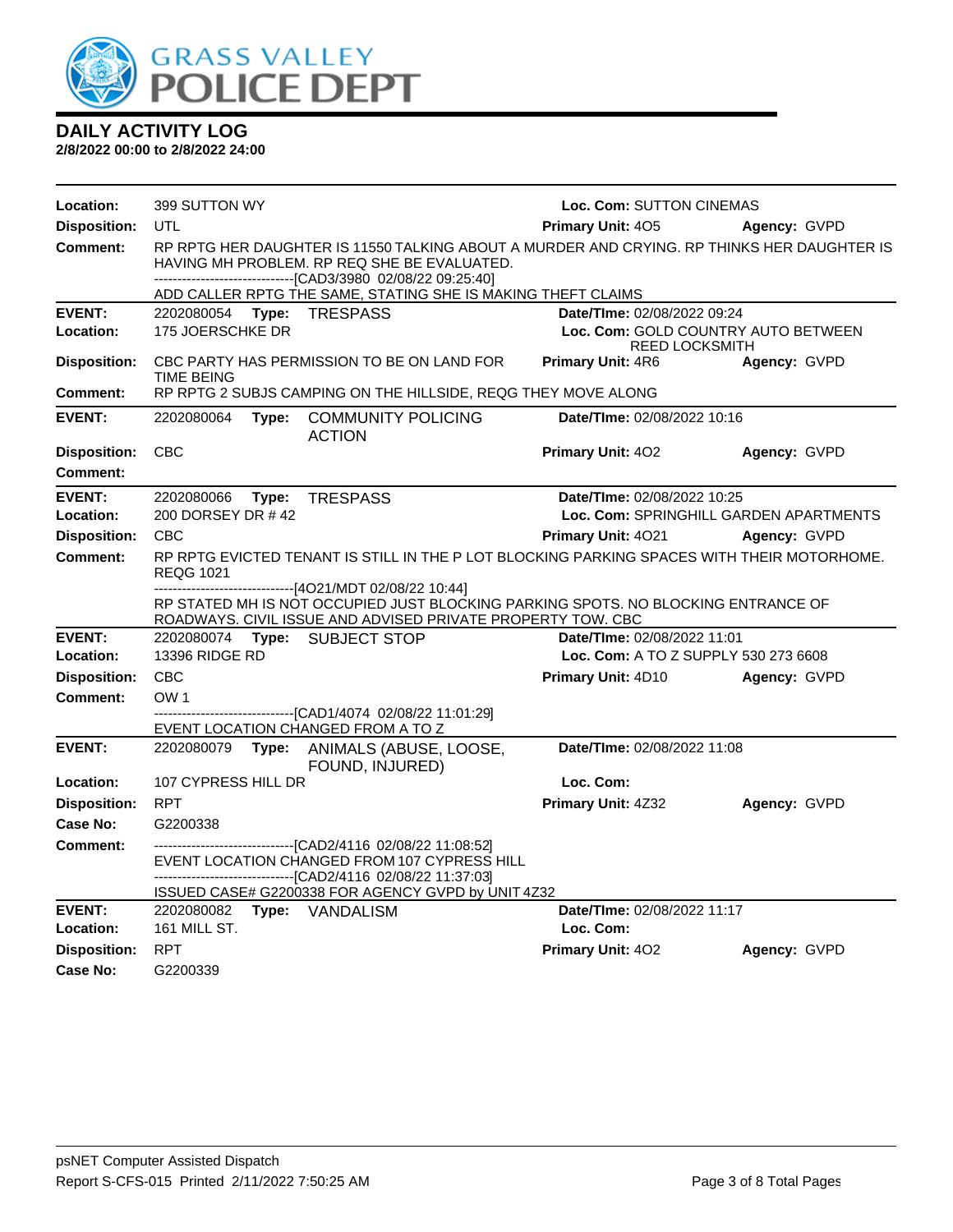

| <b>Comment:</b>     | <b>ASHLEY HOMESTORE</b>                                                                                              |       |                                                                                                                       |                                                                                             |                                          |  |
|---------------------|----------------------------------------------------------------------------------------------------------------------|-------|-----------------------------------------------------------------------------------------------------------------------|---------------------------------------------------------------------------------------------|------------------------------------------|--|
|                     |                                                                                                                      |       | ----------------------------------[4O2/MDT 02/08/22 11:20]                                                            |                                                                                             |                                          |  |
|                     |                                                                                                                      |       |                                                                                                                       | FRIDAY FEB 4TH THE RP SAID 2 MALE JUVENILES CAME INTO THE STORE AND WERE BEING DISRUPTIVE,  |                                          |  |
|                     |                                                                                                                      |       |                                                                                                                       | THE 2 MALE JUVENILES ALSO VANDALIZED THE RESTROOM WITH GRAFFITI. PER VIDEO EVIDENCE I WAS   |                                          |  |
|                     | ABLE TO ID THE 2 MALE JUVENILES.<br>-------------------------------[CAD2/4116 02/08/22 11:47:57]                     |       |                                                                                                                       |                                                                                             |                                          |  |
|                     |                                                                                                                      |       | ISSUED CASE# G2200339 FOR AGENCY GVPD by UNIT 4O2                                                                     |                                                                                             |                                          |  |
|                     |                                                                                                                      |       | -------------------------------[4O2/MDT 02/08/22 11:48]                                                               |                                                                                             |                                          |  |
|                     | FOLLOW UP WITH JUVENILES AND PARENTS, CASE TAKEN.<br>--------------------------------[RMS/HER01_02/08/2022 15:04:09] |       |                                                                                                                       |                                                                                             |                                          |  |
|                     | OUT IN LOBBY W A PARENT AND JUV WHO WERE INVOLVED.<br>-----------------------------[RMS/HER01_02/08/2022 15:45:27]   |       |                                                                                                                       |                                                                                             |                                          |  |
|                     |                                                                                                                      |       |                                                                                                                       | CONTACT MADE, THE ONE OF THE JUV WHO WAS C&R FOR 549(A)PC AND 415(2)PC. FOLOW UP WITH       |                                          |  |
|                     |                                                                                                                      |       | OTHER INVOLVED JUV AND PARENT.                                                                                        |                                                                                             |                                          |  |
|                     |                                                                                                                      |       |                                                                                                                       |                                                                                             |                                          |  |
|                     |                                                                                                                      |       |                                                                                                                       | CONTACT MADE WITH SECOND JUV WHO WAS CITED AND RELEASED FOR 594PC AND 415PC.                |                                          |  |
| <b>EVENT:</b>       |                                                                                                                      |       | 2202080095 Type: DISTURBANCE (NOISE,<br>MUSIC, VERBAL, BARKI                                                          | Date/TIme: 02/08/2022 12:01                                                                 |                                          |  |
| Location:           | 107 E MCKNIGHT WY                                                                                                    |       |                                                                                                                       | Loc. Com: GRASS VALLEY CHEVRON                                                              |                                          |  |
| <b>Disposition:</b> | UTL                                                                                                                  |       |                                                                                                                       | Primary Unit: 4023 Agency: GVPD                                                             |                                          |  |
| <b>Comment:</b>     | PURSE.                                                                                                               |       |                                                                                                                       | 911 CALLER RPTG XRAY ACTING 11550 SCREAMING AT PEOPLE WFA 40'S LSW VEST AND PANTS AND ROUNI |                                          |  |
| <b>EVENT:</b>       |                                                                                                                      |       | 2202080098 Type: DRUGS (ANY NARCOTIC<br><b>RELATED OFFENSE)</b>                                                       | Date/TIme: 02/08/2022 12:24                                                                 |                                          |  |
| Location:           | 410 BRUNSWICK RD                                                                                                     |       |                                                                                                                       | Loc. Com: THE SLEEP SHOP                                                                    |                                          |  |
| <b>Disposition:</b> | CBC 98M, 98T                                                                                                         |       |                                                                                                                       | Primary Unit: 405 Agency: GVPD                                                              |                                          |  |
| <b>Comment:</b>     |                                                                                                                      |       |                                                                                                                       | CHP XFER/911 CALLER RPTG WMA LSW DRK BLU HOODIE SMOKING CRANK OUT OF A GLASS PIPE IFO BSN.  |                                          |  |
|                     |                                                                                                                      |       | RP RPTG SUBJ LEFT ALL OF HIS ITEMS AND WENT INTO SAFEWAY.<br>--------------------------------[4O5/MDT 02/08/22 12:50] |                                                                                             |                                          |  |
|                     |                                                                                                                      |       | SMOKING IT. HE WAS RELEASED WITH A WARNING.                                                                           | A PIPE COMMONLY USED TO SMOKE METH WAS BEING USED TO SMOKE MARIJUANA. I DID NOT SEE HIM     |                                          |  |
| <b>EVENT:</b>       |                                                                                                                      |       | 2202080101 Type: ALL OTHERS                                                                                           | Date/TIme: 02/08/2022 12:39                                                                 |                                          |  |
| Location:           | GRASS VALLEY, CA                                                                                                     |       |                                                                                                                       | Loc. Com:                                                                                   |                                          |  |
| <b>Disposition:</b> | <b>CBC</b>                                                                                                           |       |                                                                                                                       | Primary Unit: 4021                                                                          | <b>Agency: GVPD</b>                      |  |
| <b>Comment:</b>     |                                                                                                                      |       | -------------------------[4O21/MDT 02/08/22 12:49]                                                                    | RP REQ 10-21 REF TRUCKEE CASE# T2200118. RP THINKS HER VEH IS IN THE GRASS VALLEY AREA.     |                                          |  |
|                     | BE CONTACTED                                                                                                         |       |                                                                                                                       | RP DIDNT HAVE AN ADDRESS AND DIDNT KNOW WHERE VEHICLE WAS. ADVISED IF RECOVERED, SHE WILL   |                                          |  |
| <b>EVENT:</b>       |                                                                                                                      |       | 2202080105 Type: ORDINANCES<br>(COUNTY/MUNICIPAL)                                                                     | Date/TIme: 02/08/2022 13:02                                                                 |                                          |  |
| Location:           | 500 CROWN POINT CR                                                                                                   |       |                                                                                                                       | Loc. Com: NEVADA COUNTY BEHAVIORAL<br><b>HEALTH CENTER</b>                                  |                                          |  |
| <b>Disposition:</b> | <b>CBC</b>                                                                                                           |       |                                                                                                                       | <b>Primary Unit: 4023</b>                                                                   | Agency: GVPD                             |  |
| Comment:            |                                                                                                                      |       | TWO DAYS. 1990'S CHEVY VAN BLU/WHI STRIPED LP: 7BEY963                                                                | RP REQ LE MOVE ALONG SUBJ WHO HAS BEEN BROKEN DOWN OR CAMPING IN THE PARKING LOT FOR        |                                          |  |
|                     |                                                                                                                      |       | -------------------------------[CAD1/4074 02/08/22 13:03:25]<br>RP ADV SUBJ IS NO LONGER ANSWERING RP                 |                                                                                             |                                          |  |
| <b>EVENT:</b>       | 2202080108 Type:                                                                                                     |       | ALL OTHERS                                                                                                            | Date/TIme: 02/08/2022 13:29                                                                 |                                          |  |
| Location:           | 129 S AUBURN ST                                                                                                      |       |                                                                                                                       |                                                                                             | Loc. Com: GRASS VALLEY POLICE DEPARTMENT |  |
| <b>Disposition:</b> | <b>CBC</b>                                                                                                           |       |                                                                                                                       | Primary Unit: 4015                                                                          | Agency: GVPD                             |  |
| <b>Comment:</b>     |                                                                                                                      |       |                                                                                                                       | RP RPTG SHE IS IN THE LOBBY WANTING TO BE CITED ON HER WARRANT OUT OF BUTTE COUNTY. RP ADV  |                                          |  |
|                     |                                                                                                                      |       | BUTTE COUNTY TOLD HER TO DO IT THIS WAY.                                                                              |                                                                                             |                                          |  |
| <b>EVENT:</b>       | 2202080121                                                                                                           | Type: | <b>FOLLOWUP</b>                                                                                                       | Date/TIme: 02/08/2022 15:04                                                                 |                                          |  |
| Location:           | 125 SO AUBURN ST                                                                                                     |       |                                                                                                                       | Loc. Com:                                                                                   |                                          |  |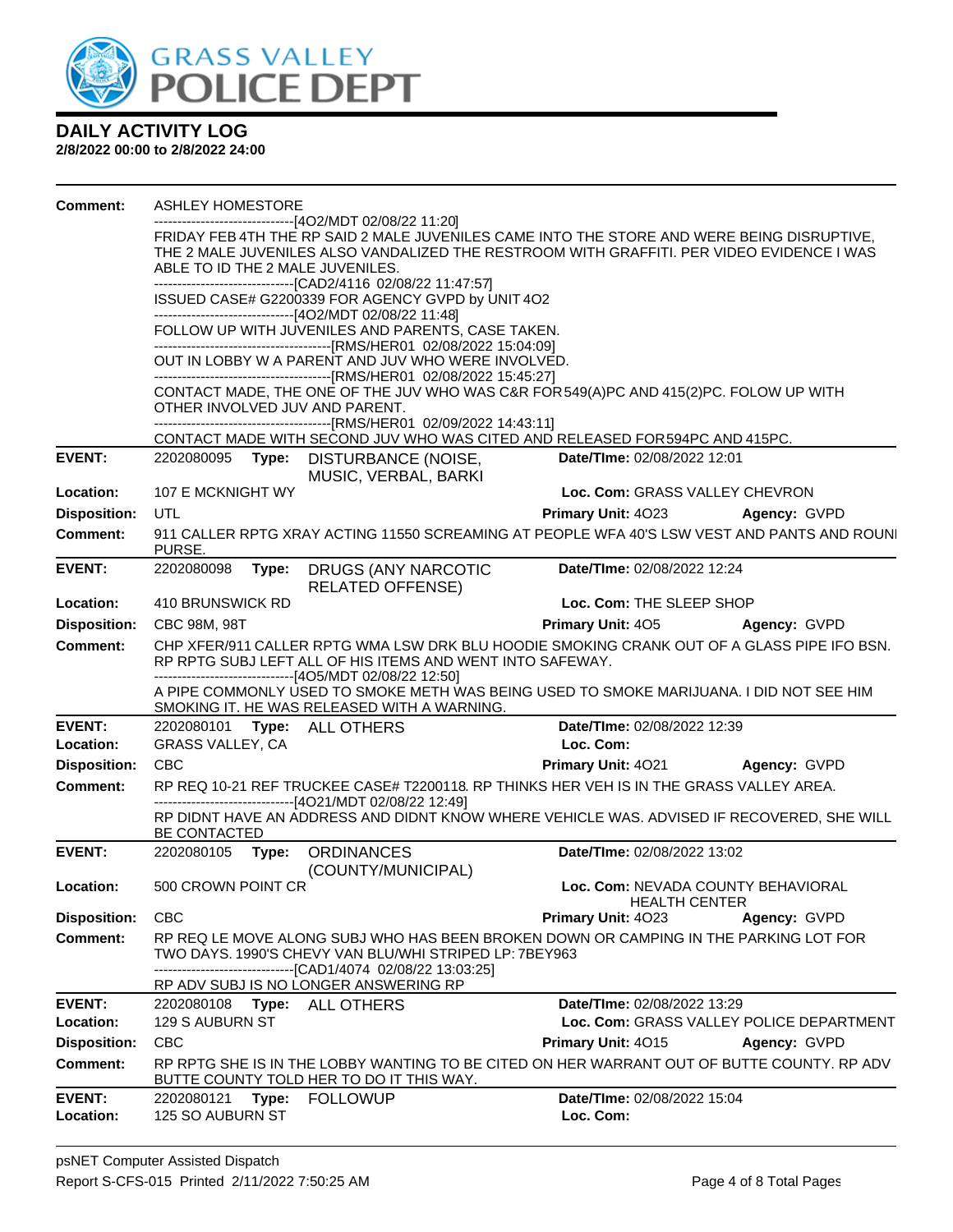

| <b>Disposition:</b> | <b>CBC</b>                                                                                                                                                                                                  | <b>Primary Unit: 402</b>                                    | Agency: GVPD |  |  |
|---------------------|-------------------------------------------------------------------------------------------------------------------------------------------------------------------------------------------------------------|-------------------------------------------------------------|--------------|--|--|
| <b>Comment:</b>     | GVPD, IN LOBBY W A PARENT AND JUV WHO WERE INVOLVED. CASE C2200339<br>-------------------------------[CAD1/4074 02/08/22 15:05:08]                                                                          |                                                             |              |  |  |
|                     | EVENT LOCATION CHANGED FROM 125 S AUBURN ST.                                                                                                                                                                |                                                             |              |  |  |
|                     | -------------------[4O2/MDT 02/08/22 15:44]<br>CONTACT MADE, THE ONE OF THE JUV WHO WAS C&R FOR 549(A)PC AND 415(2)PC.                                                                                      |                                                             |              |  |  |
| <b>EVENT:</b>       | 2202080124 Type: ORDINANCES                                                                                                                                                                                 | Date/TIme: 02/08/2022 15:32                                 |              |  |  |
| Location:           | (COUNTY/MUNICIPAL)<br>GATES PL/NEVADA CITY HY                                                                                                                                                               | Loc. Com: UNK ADDRESS OF THE BURNED<br><b>DOWN BUILDING</b> |              |  |  |
| <b>Disposition:</b> | INF LOG PER 405                                                                                                                                                                                             | <b>Primary Unit:</b>                                        | Agency: GVPD |  |  |
| <b>Comment:</b>     | ALONG THE FENCE LINE, GARBAGE AND TRASH WITH SUBJS CAMPING, RP WANTS IT CLEANED UP<br>***** EVENT CLOSED BY CAD1 WITH COMMENT-LOG PER 4O5                                                                   |                                                             |              |  |  |
| <b>EVENT:</b>       | 2202080126<br>Type: ASSAULTS, BATTERY (415)<br>PHYSICAL)                                                                                                                                                    | Date/TIme: 02/08/2022 15:51                                 |              |  |  |
| Location:           | 1005 SUTTON WY                                                                                                                                                                                              | Loc. Com: CVS                                               |              |  |  |
| <b>Disposition:</b> | <b>RPT</b>                                                                                                                                                                                                  | Primary Unit: 405                                           | Agency: GVPD |  |  |
| <b>Case No:</b>     | G2200340                                                                                                                                                                                                    |                                                             |              |  |  |
| <b>Comment:</b>     | RP RPTNG FOR A VICTIM OF ASSAULT, OCC'D APROX20-30 MINS AGO, SUS IN THEIR OFFICE AT "PRO<br>GLASS", VI DECLINED MEDICAL. PARTIES SEPARATED.<br>-------------------------------[CAD2/4116 02/08/22 15:53:33] |                                                             |              |  |  |
|                     | VI STATES HE WENT IN TO GET HIS PAYCHECK AND SUS WAS CHEST SLAMMING VI IN THE BACK<br>-------------------------------[CAD2/4116 02/08/22 15:54:12]                                                          |                                                             |              |  |  |
|                     | RP WAS NOT INVOLVED, WAITING WITH VI NEAR THE BLK JEEP                                                                                                                                                      |                                                             |              |  |  |
|                     | -------------------------------[CAD1/4074 02/08/22 16:06:15]<br>ISSUED CASE# G2200340 FOR AGENCY GVPD by UNIT 4O5                                                                                           |                                                             |              |  |  |
| <b>EVENT:</b>       | 2202080130 Type: TRAFFIC (DUI, PARKING,                                                                                                                                                                     | Date/TIme: 02/08/2022 16:08                                 |              |  |  |
| Location:           | SPEED, HAZ<br>SUTTON WY/OLYMPIA PARK RD                                                                                                                                                                     | Loc. Com:                                                   |              |  |  |
| <b>Disposition:</b> | CBC 98M                                                                                                                                                                                                     | <b>Primary Unit: 4022</b>                                   | Agency: GVPD |  |  |
| <b>Comment:</b>     | 911/11550 MALE DRIVING IN CIRCLES IN THE ROUND ABOUT FOR OVER 10 MINS NOT ALLOWING TRF TO                                                                                                                   |                                                             |              |  |  |
|                     | FLOW, DESC SILVER HONDA CIVIC. DESC DRIVER WMA, BEARD, BLK LONG SLEEVED SHIRT<br>---------------------------------[CAD3/3980 02/08/22 16:12:02]                                                             |                                                             |              |  |  |
|                     | ADD 911 RPTG THE SAME THING, HAS BEEN DOING IT FOR AT LEAST20 MINS<br>-------------------------------[CAD1/4074 02/08/22 16:12:02]                                                                          |                                                             |              |  |  |
|                     | ADD'T BSN LINE RPTG SUBJ WAS TALKING TO HIMSELF                                                                                                                                                             |                                                             |              |  |  |
|                     | -------------------------------[CAD3/3980 02/08/22 16:15:36]<br>ADD BUSINESS LINE RPTG HE HAS ALMOST CRASHED INTO MULTIPLE VEHICLES                                                                         |                                                             |              |  |  |
|                     | -------------------------------[4O22/MDT 02/08/22 16:30]<br>NEG DAMAGE//NEG 23152//DID NOT SEE VEH 23103 UPON ARRIVAL//PER WITNESSES NEG DAMAGE JUST<br>ODD BEHAVIOR//ADVISED ON TRAFFIC LAWS AND SAFETY    |                                                             |              |  |  |
|                     | -----------------[RMS/HOL02_02/08/2022 17:36:22]<br><b>VEH LP V444394</b>                                                                                                                                   |                                                             |              |  |  |
|                     | -------------[RMS/HOL02_02/08/2022 17:37:27]<br>VEH REGISTRATION EXPIRED AS OF 02/08/2022                                                                                                                   |                                                             |              |  |  |
| <b>EVENT:</b>       | 2202080131<br>Type:<br>TRAFFIC (DUI, PARKING,<br>SPEED, HAZ                                                                                                                                                 | Date/TIme: 02/08/2022 16:09                                 |              |  |  |
| Location:           | 128 S AUBURN ST                                                                                                                                                                                             | Loc. Com: CAROLINE'S                                        |              |  |  |
| <b>Disposition:</b> | UTL                                                                                                                                                                                                         | Primary Unit: 4015                                          | Agency: GVPD |  |  |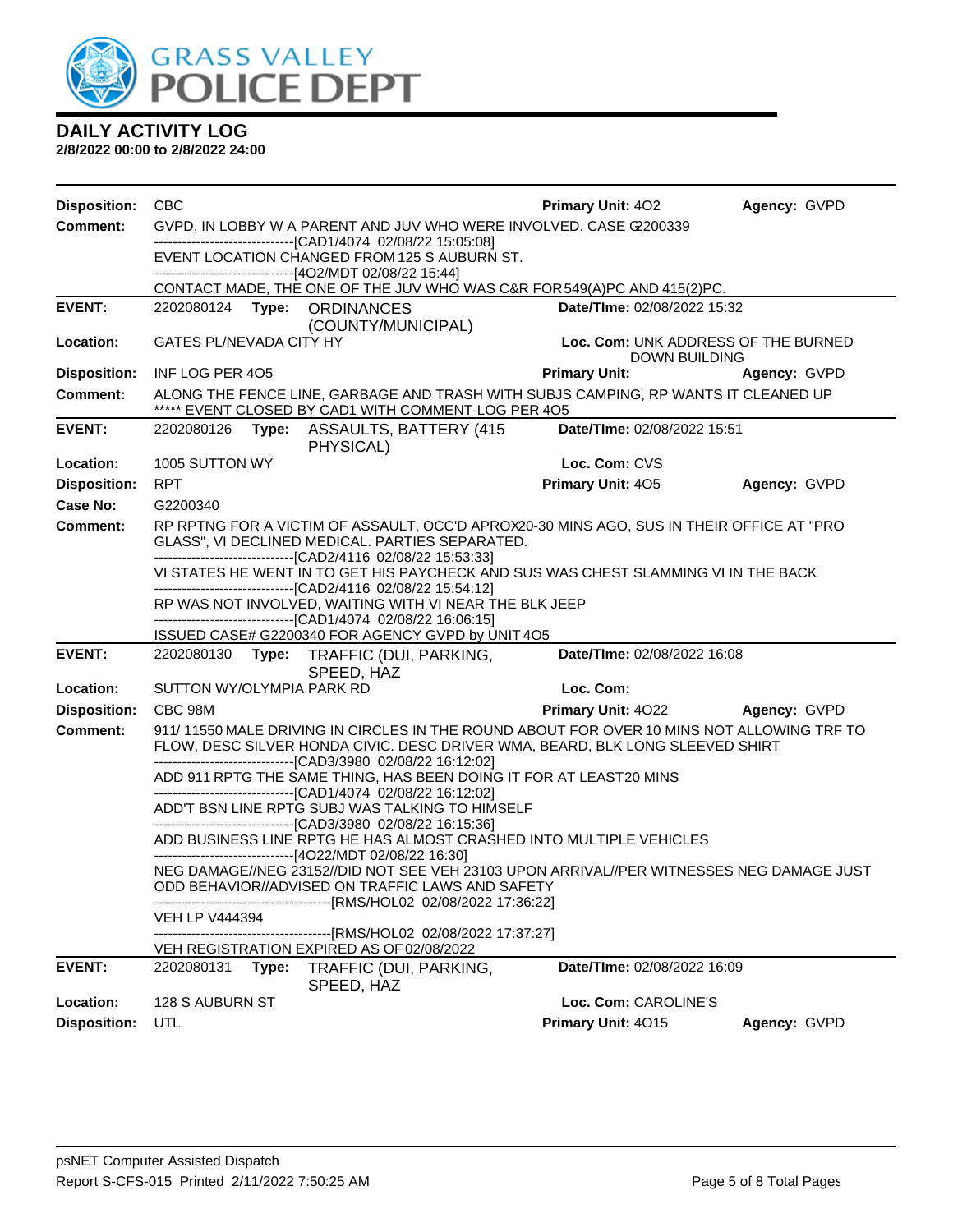

| <b>Comment:</b>                  | LP 3VWT207                                                                                                                                 |                                                                                                | 911 RP RPTNG MAROON FORD EXPEDITION DRIVING ALL OVER THE PLACE, POSS UNDER THE INFLUENCE.                                                             |                                   |                     |  |  |
|----------------------------------|--------------------------------------------------------------------------------------------------------------------------------------------|------------------------------------------------------------------------------------------------|-------------------------------------------------------------------------------------------------------------------------------------------------------|-----------------------------------|---------------------|--|--|
|                                  |                                                                                                                                            |                                                                                                | ---------------------[CAD2/4116 02/08/22 16:09:45]<br>RP STATES SUBJ TOOK A LEFT ON E MAIN                                                            |                                   |                     |  |  |
|                                  |                                                                                                                                            |                                                                                                | -------------------------------[CAD2/4116 02/08/22 16:10:55]                                                                                          |                                   |                     |  |  |
|                                  | RP SAW SUBJ SLUMPED OVER LEANING INTO PASSENGER SIDE OF HIS VEH APROX10 AGO<br>------------------------------[CAD1/4074 02/08/22 16:11:00] |                                                                                                |                                                                                                                                                       |                                   |                     |  |  |
|                                  | <b>VOICED</b><br>----------------------[CAD2/4116 02/08/22 16:11:07]                                                                       |                                                                                                |                                                                                                                                                       |                                   |                     |  |  |
|                                  |                                                                                                                                            |                                                                                                | SUBJ HEADED TOWARD THE HIGH SCHOOL NEAR E MAIN<br>------------------------------[CAD2/4116 02/08/22 16:11:50]                                         |                                   |                     |  |  |
|                                  |                                                                                                                                            |                                                                                                | <b>TURNED LEFT ON SQUIRREL CREEK</b>                                                                                                                  |                                   |                     |  |  |
|                                  | 1039 CHP                                                                                                                                   |                                                                                                | -------------------------------[CAD3/3980 02/08/22 16:14:43]                                                                                          |                                   |                     |  |  |
| <b>EVENT:</b>                    |                                                                                                                                            |                                                                                                | 2202080136 Type: TRAFFIC ACCIDENT                                                                                                                     | Date/TIme: 02/08/2022 16:37       |                     |  |  |
| Location:                        | ALTA ST/WE MAIN ST                                                                                                                         |                                                                                                |                                                                                                                                                       | Loc. Com:                         |                     |  |  |
| <b>Disposition:</b>              | CBC PER CHP RESOLVED ITSELF                                                                                                                |                                                                                                |                                                                                                                                                       | Primary Unit: 4015                | Agency: GVPD        |  |  |
| <b>Comment:</b>                  |                                                                                                                                            |                                                                                                | PER CHP/ NO DETAILS OTHER THEN SOME KIND OF TC                                                                                                        |                                   |                     |  |  |
| <b>EVENT:</b>                    | 2202080140                                                                                                                                 | Type:                                                                                          | ANIMALS (ABUSE, LOOSE,<br>FOUND, INJURED)                                                                                                             | Date/TIme: 02/08/2022 16:44       |                     |  |  |
| Location:                        | 554 WHITING ST                                                                                                                             |                                                                                                |                                                                                                                                                       | Loc. Com:                         |                     |  |  |
| <b>Disposition:</b>              | <b>CBC TRAP SET</b>                                                                                                                        |                                                                                                |                                                                                                                                                       | <b>Primary Unit: 4Z32</b>         | Agency: GVPD        |  |  |
| <b>Comment:</b>                  |                                                                                                                                            |                                                                                                | RP RPTG INJURED GREY TABBY CAT NEAR DUMPSTER BEHIND HER RESIDENCE.                                                                                    |                                   |                     |  |  |
| <b>EVENT:</b>                    | 2202080141                                                                                                                                 | Type:                                                                                          | <b>COMMUNITY POLICING</b><br><b>ACTION</b>                                                                                                            | Date/TIme: 02/08/2022 16:46       |                     |  |  |
| <b>Disposition:</b>              | <b>CBC</b>                                                                                                                                 |                                                                                                |                                                                                                                                                       | Primary Unit: 402                 | Agency: GVPD        |  |  |
| <b>Comment:</b>                  |                                                                                                                                            |                                                                                                |                                                                                                                                                       |                                   |                     |  |  |
| <b>EVENT:</b>                    |                                                                                                                                            |                                                                                                |                                                                                                                                                       | Date/TIme: 02/08/2022 17:14       |                     |  |  |
| Location:                        | 110 DORSEY DR #11                                                                                                                          |                                                                                                |                                                                                                                                                       | Loc. Com: APARTMENT COMPLEX       |                     |  |  |
| <b>Disposition:</b>              | <b>CBC</b>                                                                                                                                 |                                                                                                |                                                                                                                                                       | <b>Primary Unit: 405</b>          | Agency: GVPD        |  |  |
|                                  |                                                                                                                                            | REQG 1021 REGARDING EVENT 2202060171<br>------------------------------[4O5/MDT 02/08/22 17:42] |                                                                                                                                                       |                                   |                     |  |  |
| <b>Comment:</b>                  |                                                                                                                                            |                                                                                                |                                                                                                                                                       |                                   |                     |  |  |
|                                  |                                                                                                                                            |                                                                                                | SHE WILL CALL BACK AT1930 TO SPEAK WITH 4O4                                                                                                           |                                   |                     |  |  |
| <b>EVENT:</b>                    |                                                                                                                                            |                                                                                                | 2202080148 Type: ANIMALS (ABUSE, LOOSE,                                                                                                               | Date/TIme: 02/08/2022 17:19       |                     |  |  |
| Location:                        | 120 HORIZON CR                                                                                                                             |                                                                                                | FOUND, INJURED)                                                                                                                                       | Loc. Com:                         |                     |  |  |
| <b>Disposition:</b>              | CBC 21 W/RP. DOG C4                                                                                                                        |                                                                                                |                                                                                                                                                       | Primary Unit: 4015                | <b>Agency: GVPD</b> |  |  |
| Comment:                         | TO HEAT. RP REQG1021 W DISPO.                                                                                                              |                                                                                                | 911/ DOG PANTING IN A GRY TOYT TACOMA LP39094H2, RP STATING IT IS A HUSKY AND THEY ARE SENSITIVI                                                      |                                   |                     |  |  |
|                                  | 4015 ADV                                                                                                                                   |                                                                                                | -------------------[CAD1/4074_02/08/22 17:20:10]                                                                                                      |                                   |                     |  |  |
| <b>EVENT:</b>                    | 2202080150                                                                                                                                 | Type:                                                                                          | DISTURBANCE (NOISE,                                                                                                                                   | Date/TIme: 02/08/2022 17:22       |                     |  |  |
| Location:                        | 179 HIGHLANDS CT                                                                                                                           |                                                                                                | MUSIC, VERBAL, BARKI                                                                                                                                  | Loc. Com:                         |                     |  |  |
| <b>Disposition:</b>              | <b>CBC</b>                                                                                                                                 |                                                                                                |                                                                                                                                                       | Primary Unit: 4023                | Agency: GVPD        |  |  |
| Comment:                         |                                                                                                                                            |                                                                                                | 911 CHP TRANSFER/ RPTG A TENANT THAT IS BEING EVICTED IN TWO DAYS HAS A GUEST OVER, NEG<br>EMERGENCY. RP ADVISED OFFICER WOULD GIVE HIM A PHONE CALL. |                                   |                     |  |  |
| <b>EVENT:</b>                    | 2202080152                                                                                                                                 | Type:                                                                                          | <b>DRUGS (ANY NARCOTIC</b><br><b>RELATED OFFENSE)</b>                                                                                                 | Date/TIme: 02/08/2022 17:56       |                     |  |  |
| Location:<br><b>Disposition:</b> | SAINT JOHNS DR/ARCADIA DR                                                                                                                  |                                                                                                |                                                                                                                                                       | Loc. Com:<br><b>Primary Unit:</b> | Agency: GVPD        |  |  |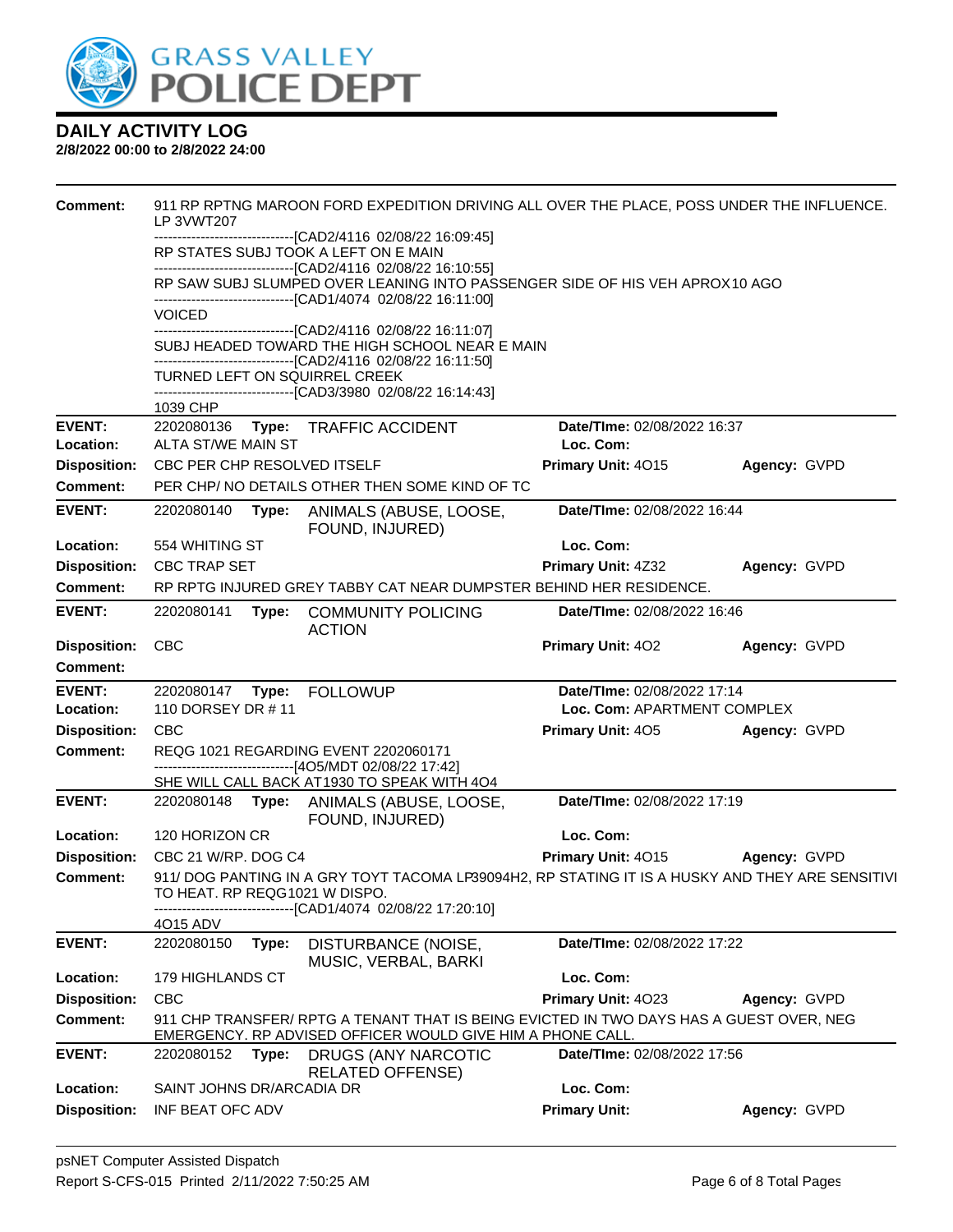

| Comment:                         | AT LISTED.<br>VEH AND GET A BUST.<br>RP ADV 4D13 IS AWARE OF THE SITUATION | RP RPTG DRUG EXCHANGE OCC'D AT LISTED. RP STATES THIS IS AN ONGOING ISSUE. RP RPTG ONE MALE<br>AND ONE FEMALE WENT TO 238 ARCADIA. RP RPTG THERE IS ALSO A FEMALE IN A NEWER GRY CADI SEDAI<br>RP DID NOT SEE DRUG EXCHANGE BUT THINKS AN OFFICER CAN INTERCEPT SUBJS GOING BACK TO THE<br>-------------------------------[CAD1/4074 02/08/22 17:57:35] |                                         |              |
|----------------------------------|----------------------------------------------------------------------------|---------------------------------------------------------------------------------------------------------------------------------------------------------------------------------------------------------------------------------------------------------------------------------------------------------------------------------------------------------|-----------------------------------------|--------------|
|                                  | 4015 ADV                                                                   | ***** EVENT CLOSED BY CAD1 WITH COMMENT-BEAT OFC ADV                                                                                                                                                                                                                                                                                                    |                                         |              |
| <b>EVENT:</b>                    | 2202080153<br>Type:                                                        | DISTURBANCE (NOISE,<br>MUSIC, VERBAL, BARKI                                                                                                                                                                                                                                                                                                             | Date/TIme: 02/08/2022 18:03             |              |
| Location:                        | 133 S AUBURN ST                                                            |                                                                                                                                                                                                                                                                                                                                                         | Loc. Com: 76 STATION                    |              |
| <b>Disposition:</b>              | <b>WA</b>                                                                  |                                                                                                                                                                                                                                                                                                                                                         | <b>Primary Unit: 4015</b>               | Agency: GVPD |
| <b>Comment:</b>                  |                                                                            | 911 11550 FEMALE YELLING AT THEIR "SECOND IN COMMAND" IN THE P LOT<br>-------------------------------[CAD3/3980 02/08/22 18:04:23]                                                                                                                                                                                                                      |                                         |              |
|                                  |                                                                            | LSW PINK JACKET NOW SITTING BY THE DUMPSTER AREA<br>-------------------------------[CAD3/3980 02/08/22 18:04:38]                                                                                                                                                                                                                                        |                                         |              |
| <b>EVENT:</b>                    | NEG WEAPONS SEEN                                                           | 2202080154 Type: PRIVATE PARTY TOW REPORT                                                                                                                                                                                                                                                                                                               | Date/TIme: 02/08/2022 18:06             |              |
| Location:                        | 900 GOLDEN GATE TE                                                         |                                                                                                                                                                                                                                                                                                                                                         | Loc. Com:                               |              |
| <b>Disposition:</b>              | <b>HBD</b>                                                                 |                                                                                                                                                                                                                                                                                                                                                         | <b>Primary Unit:</b>                    | Agency: GVPD |
| <b>Comment:</b>                  | <b>AVALON GLD</b>                                                          |                                                                                                                                                                                                                                                                                                                                                         |                                         |              |
|                                  | FCN/3692203804751<br>***** EVENT CLOSED BY CAD3                            | ---------------------------------[CAD3/3980 02/08/22 18:08:53]                                                                                                                                                                                                                                                                                          |                                         |              |
|                                  |                                                                            | -------------------------------[CAD3/3980 02/08/22 18:14:34]<br>CORRECTION ON FCN***********FCN/3702203904215***********                                                                                                                                                                                                                                |                                         |              |
|                                  |                                                                            |                                                                                                                                                                                                                                                                                                                                                         |                                         |              |
| <b>EVENT:</b>                    | 2202080158 Type: WELFARE CHECK                                             |                                                                                                                                                                                                                                                                                                                                                         | Date/TIme: 02/08/2022 18:40             |              |
| Location:                        | 616 SUTTON WY                                                              |                                                                                                                                                                                                                                                                                                                                                         | Loc. Com: GRASS VALLEY GROCERY OUTLET   |              |
| <b>Disposition:</b>              | ARA                                                                        |                                                                                                                                                                                                                                                                                                                                                         | <b>Primary Unit: 4022</b>               | Agency: GVPD |
| Case No:                         | G2200342                                                                   |                                                                                                                                                                                                                                                                                                                                                         |                                         |              |
| Comment:                         | BUT IS STILL NOT VERY COHERANT.                                            | RP REQ WEL CHECK ON HBD WFA LSW RED SWEATER BLU JEANS. XRAY HAS BOTTLE OF ALCOHOL NEXT<br>TO HER. RP ADV XRAY WAS LAYING ON THE GROUND NOT RESPONDING. RP WAS ABLE TO HELP XRAY UP                                                                                                                                                                      |                                         |              |
|                                  | XRAY IS NOW MORE TWD BEN FRANKLIN                                          | ------------------------------[CAD1/4074 02/08/22 18:40:17]<br>-------------------------------[CAD3/4051 02/08/22 19:03:40]                                                                                                                                                                                                                             |                                         |              |
|                                  | 1039 ER 5 AGO                                                              |                                                                                                                                                                                                                                                                                                                                                         |                                         |              |
|                                  |                                                                            | -------------------------------[CAD1/4074 02/08/22 19:46:19]<br>ISSUED CASE# G2200342 FOR AGENCY GVPD by UNIT 4O22<br>------------------------------[4O22/MDT 02/08/22 20:24]                                                                                                                                                                           |                                         |              |
|                                  | BOOKED FOR 647(F) PC                                                       |                                                                                                                                                                                                                                                                                                                                                         |                                         |              |
| <b>EVENT:</b>                    | 2202080169<br>Type:                                                        | 911 UNKNOWN<br>(HANGUPS, ABAN'S)                                                                                                                                                                                                                                                                                                                        | Date/TIme: 02/08/2022 20:11             |              |
| Location:                        | 1963 NEVADA CITY HY                                                        |                                                                                                                                                                                                                                                                                                                                                         | Loc. Com: BOTTLE SHOP                   |              |
| <b>Disposition:</b>              | HBD                                                                        |                                                                                                                                                                                                                                                                                                                                                         | <b>Primary Unit:</b>                    | Agency: GVPD |
| <b>Comment:</b>                  | 911 ACCIDENTAL, CODE 4, BROKEN PHONE<br>EVENT CLOSED BY CAD1               |                                                                                                                                                                                                                                                                                                                                                         |                                         |              |
| <b>EVENT:</b>                    | 2202080180<br>Type:                                                        | TRAFFIC (DUI, PARKING,<br>SPEED, HAZ                                                                                                                                                                                                                                                                                                                    | Date/TIme: 02/08/2022 21:05             |              |
| Location:<br><b>Disposition:</b> | 133 S AUBURN ST<br>CBC NEG HBD                                             |                                                                                                                                                                                                                                                                                                                                                         | Loc. Com: CIRCLE K<br>Primary Unit: 404 | Agency: GVPD |